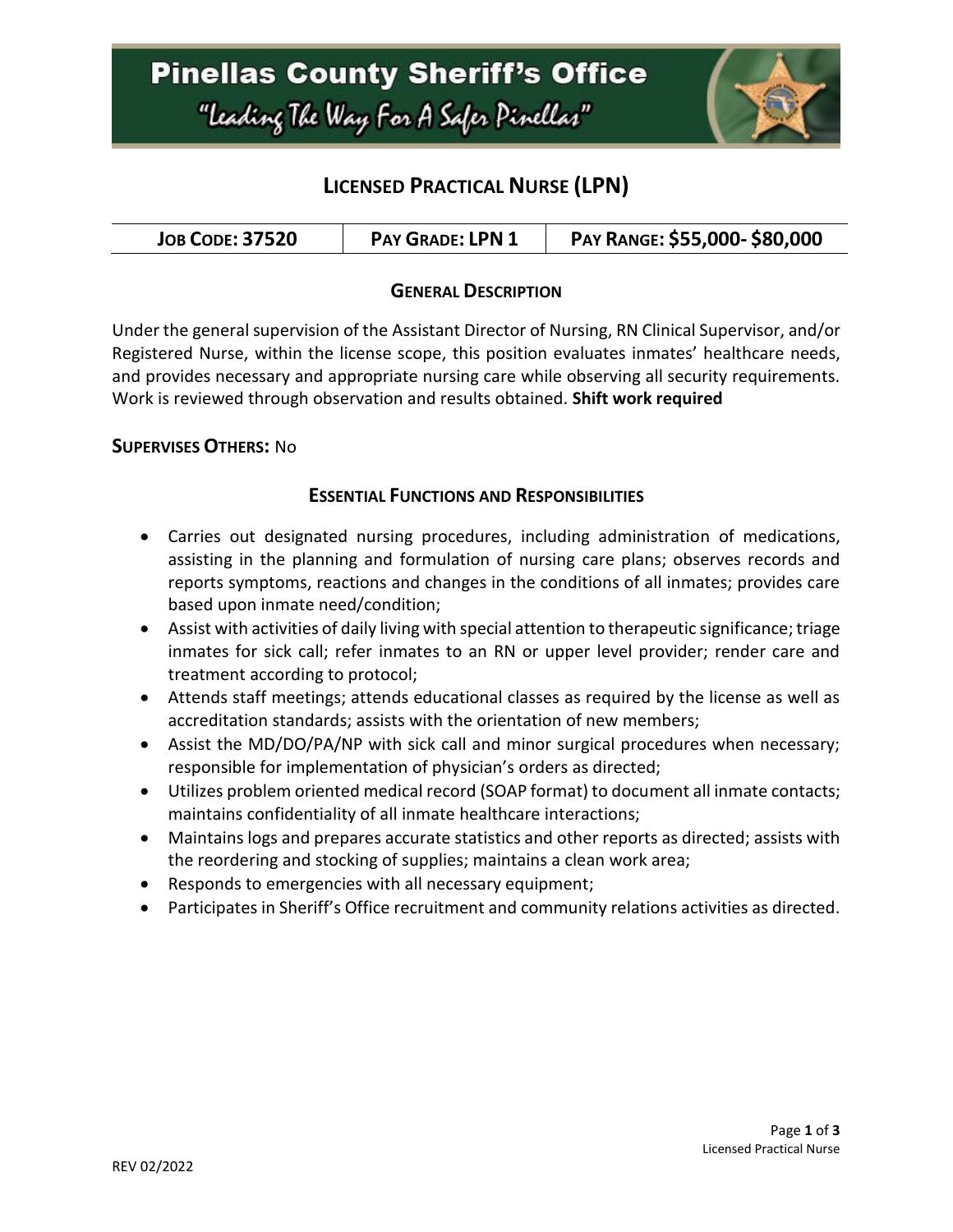# **Pinellas County Sheriff's Office** "Leading The Way For A Safer Pinellar"



Regular and reliable attendance is required as an essential function of the position.

This position is considered essential and, in the event of an emergency or natural disaster, will be required to report to work.

This list is not intended to be all-inclusive and you may not be responsible for every item listed. The employer reserves the right to assign additional functions and responsibilities as necessary.

#### **QUALIFICATIONS**

- High school graduation or equivalent diploma from an institution accredited by an accrediting body recognized by the U. S. Dept. of Education or licensed as a degree granting institution by the Commission for Independent Education
- Graduation from an accredited licensed practical nursing program
- Licensed as a Licensed Practical Nurse (LPN) in the State of Florida
- Maintain appropriate, unrestricted credentials according to the licensure, certification, and registration requirements of the jurisdiction
- Satisfactory completion of 30 + hour IV Certification
- CPR BLS or ACLS Certification
- Must possess a valid Florida driver's license
- Consideration for this position requires a credit check

### **KNOWLEDGE, SKILLS, AND ABILITIES**

- Knowledge of organizational procedures, policies, practices, rules and regulations governing activities of the administrative functions and their interpretations
- Ability to work independently on complex and confidential tasks
- Ability to interact effectively and courteously with all, and to establish and maintain effective working relationships with members, other agencies, and the public
- Ability to perform all functions of the job classification without posing a direct threat to the health or safety of other individuals in the workplace